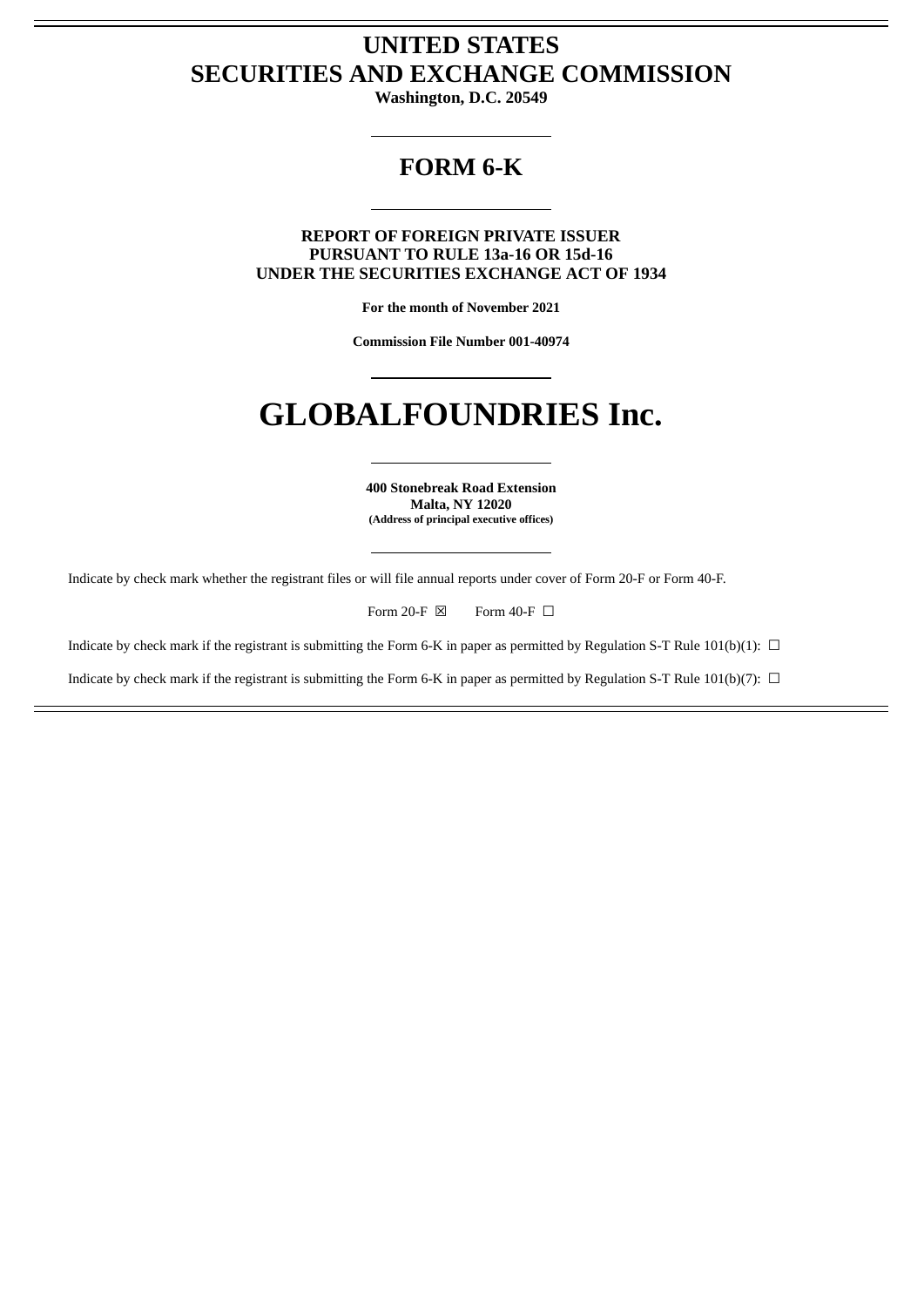Attached hereto is the following exhibit.

 $\overline{r}$ 

Exhibit 99.1 Press release issued by Registrant on [November](#page-3-0) 30, 2021.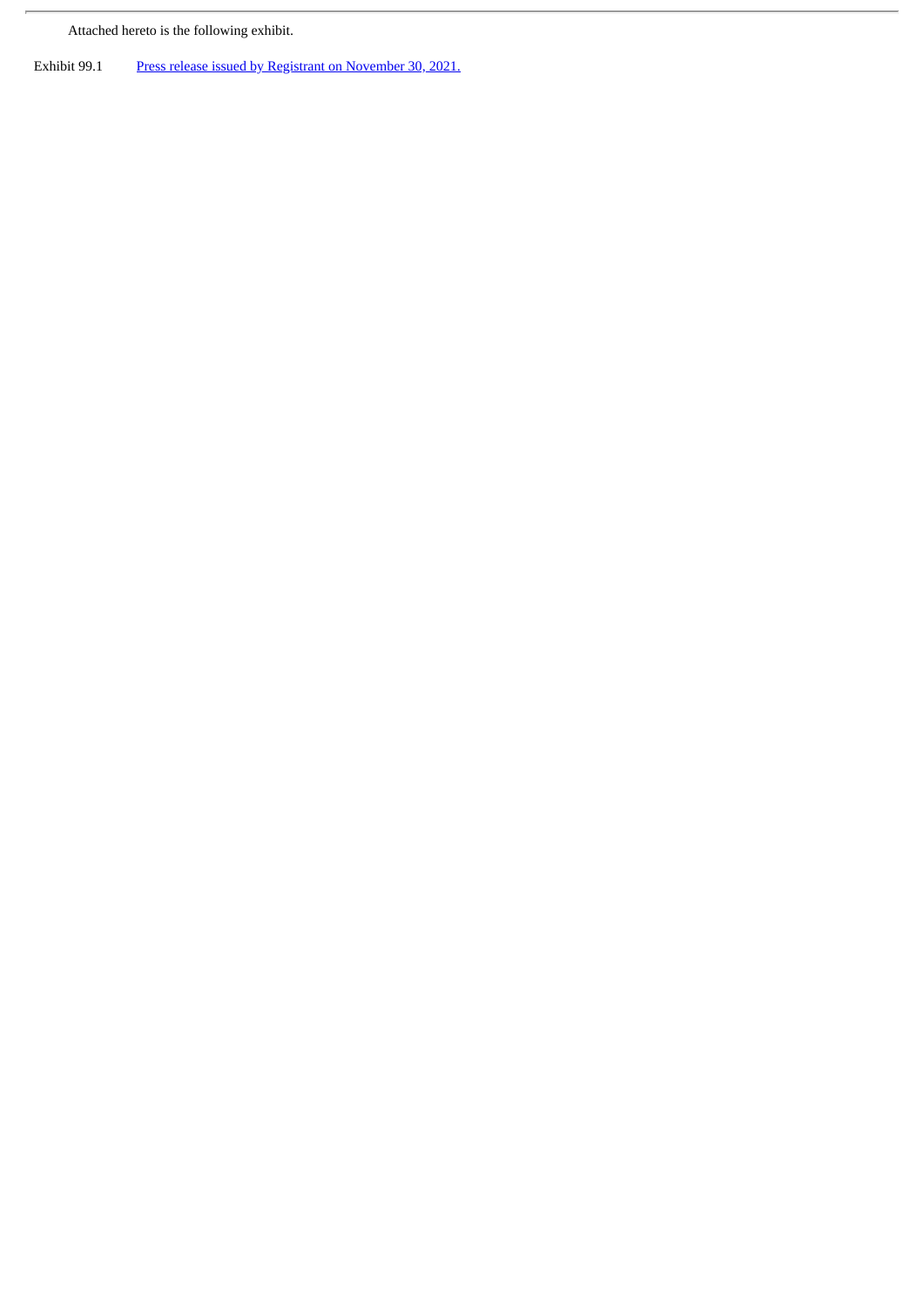#### **SIGNATURES**

Pursuant to the requirements of the Securities Exchange Act of 1934, the registrant has duly caused this report to be signed on its behalf by the undersigned, thereunto duly authorized.

### **GLOBALFOUNDRIES Inc.**

Date: November 30, 2021 By: /s/ Thomas Caulfield

Name: Dr. Thomas Caulfield<br>Title: Chief Executive Offic Chief Executive Officer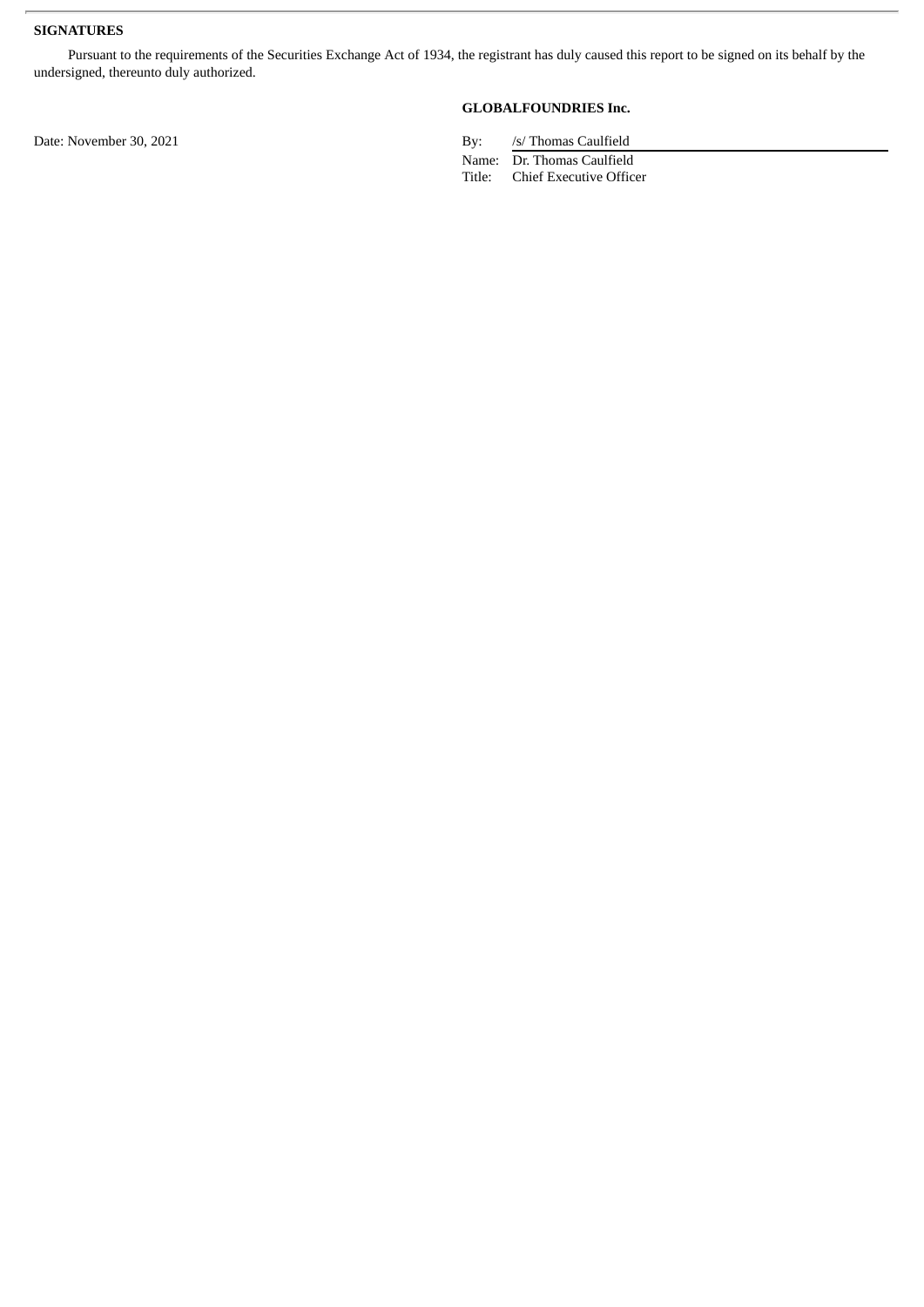<span id="page-3-0"></span>

#### **GlobalFoundries Reports Third Quarter 2021 Financial Results**

*Record Adjusted Gross and Adjusted EBITDA Margins*

**Malta, New York**, November 30, 2021 - GlobalFoundries Inc. (GF) (Nasdaq: GFS) today announced financial results for the third quarter ended September 30, 2021.

#### **Key Third Quarter Financial Highlights**

- Revenue of \$1.7 billion, up 5% sequentially, reflecting ongoing demand for our differentiated technologies.
- Record gross margins of 17.6% and adjusted gross margins of 18%.
- Record adjusted EBITDA margins of 30% which grew 84% year-over-year demonstrating continued progress to our target operating model.
- Cash flows from operations of \$1.1 billion.

"The third quarter marked the ongoing acceleration of our strategy to lead in the pervasive semiconductor market and demonstrated continued progress towards our target financial model," said Tom Caulfield, CEO of GF. "Our revenue growth was primarily driven by higher wafer output and continued improvement in mix as our differentiated solutions become a larger portion of our total business. We are also excited to begin our journey as a public company. Our IPO in October was an outcome of more than a decade of dedication and commitment of our more than 15,000 employees to build an at-scale global semiconductor manufacturer with strong technological differentiation."

#### **Summary Quarterly Results (in millions USD, except per share amounts)1**

|                                            | Q3'20      | Q2'21    | Q3'21   |        | Year-over-year<br>Q3'20 vs Q3'21 |        | <b>Sequential</b><br>Q2'21 vs Q3'21 |
|--------------------------------------------|------------|----------|---------|--------|----------------------------------|--------|-------------------------------------|
| <b>Revenue</b>                             | \$1,091    | \$1,620  | \$1,700 | \$609  | 56%                              | \$80   | 5%                                  |
| Gross profit (loss)                        | ( \$134)   | \$231    | \$300   | \$434  | 325%                             | \$69   | 30%                                 |
| <b>Adjusted gross profit (loss)</b>        | (\$134)    | \$267    | \$306   | \$440  | 329%                             | \$39   | 15%                                 |
| Adjusted gross margin                      | (12%)      | 16%      | 18%     |        | $+3029$ bps                      |        | $+155bps$                           |
| <b>Operating profit (loss)</b>             | (\$350)    | ( \$103) | \$52    | \$402  | 115%                             | \$155  | 150%                                |
| <b>Adjusted operating profit (loss)</b>    | $($ \$350) | \$41     | \$81    | \$431  | 123%                             | \$40   | 98%                                 |
| Adjusted operating margin                  | (32%)      | 3%       | 5%      |        | $+3684bps$                       |        | $+224bps$                           |
| Net income (loss)                          | ( \$293)   | ( \$174) | \$5     | \$299  | 102%                             | \$179  | 103%                                |
| <b>Adjusted net income (loss)</b>          | ( \$293)   | ( \$30)  | \$34    | \$328  | 112%                             | \$64   | 213%                                |
| Adjusted net income (loss) margin          | (27%)      | (2%)     | 2%      |        | $+2891$ bps                      |        | $+386bps$                           |
| Basic and diluted earnings per share (EPS) | (\$0.58)   | (50.35)  | \$0.01  | \$0.59 | 102%                             | \$0.36 | 103%                                |
| <b>Adjusted EPS</b>                        | (\$0.58)   | (50.06)  | \$0.07  | \$0.65 | 112%                             | \$0.13 | 217%                                |
| <b>Adjusted EBITDA</b>                     | \$275      | \$466    | \$505   | \$230  | 84%                              | \$39   | 8%                                  |
| Adjusted EBITDA margin                     | 25%        | 29%      | 30%     |        | $+450$ bps                       |        | $+96bps$                            |
| <b>Cash from operations</b>                | \$267      | \$434    | \$1,109 | \$842  | 315%                             | \$675  | 156%                                |
| Wafer shipments (300MM Equivalent)         | 478        | 595      | 609     | 131    | 27%                              | 14     | 2%                                  |

1 Any discrepancies in totals or in percentages are due to rounding.

#### **Key Recent Business Highlights:**

- GF began trading on the Nasdaq Stock Market under the ticker "GFS" on October 28.
- GF and Qualcomm signed an agreement to extend the companies' successful collaboration to deliver advanced 5G RF front-end products.
- GF 22FDX™ platform is Auto Grade 1 qualified at Fab 1 in Dresden, Germany.
- GF set a "Journey to Zero Carbon" goal to reduce greenhouse gas emissions by 25% from 2020 to 2030.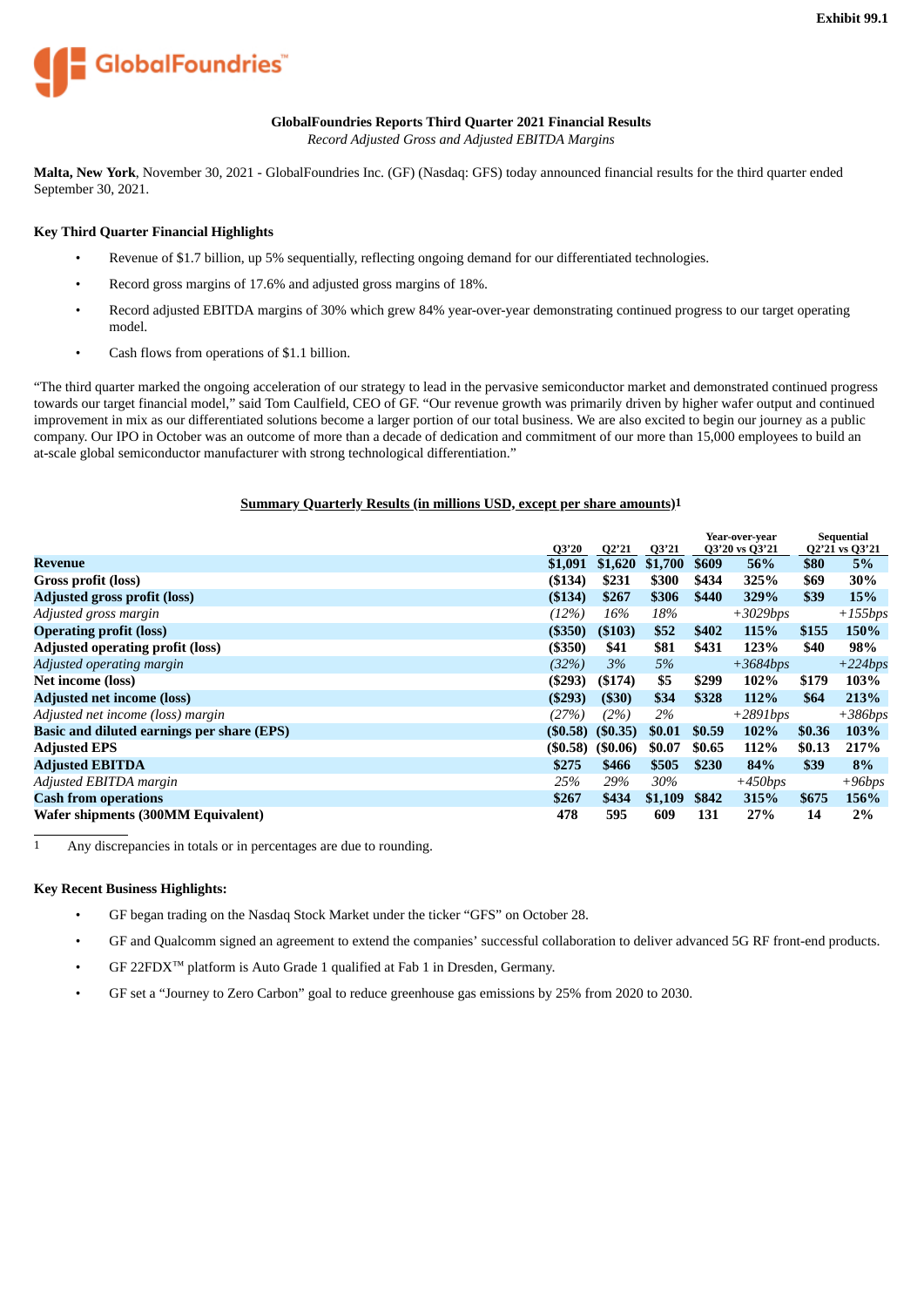• GF appointed Elissa Murphy to its Board of Directors. Ms. Murphy is currently a vice president of Engineering at Google, and previously served as the chief technology officer and executive vice president of Cloud Platforms at GoDaddy.

#### **Summary of Fourth Quarter 2021 Outlook:**

- Revenue expected to be \$1,800 million to \$1,830 million.
- Gross profit expected to be \$335 million to \$350 million; adjusted gross profit expected to be \$344 million to \$359 million.
- Operating profit expected to be \$55 million to \$75 million; adjusted operating profit expected to be \$92 million to \$112 million.
- Net income expected to be \$13 million to \$33 million, adjusted net income expected to be \$50 million to \$70 million.
- Basic earnings-per-share (EPS) for the quarter expected to be \$0.02 to \$0.06; adjusted basic EPS expected to be \$0.10 to \$0.13.
- Adjusted EBITDA expected to be \$510 million to \$530 million.
- Share-based compensation in cost of revenues expected to be approximately \$9 million; Share-based compensation in operating expenses expected to be approximately \$28 million (approximately \$2 million in Research and Development and approximately \$26 million in Sales, Marketing, General and Administrative).

The guidance provided above contains forward-looking statements as defined in the Securities Exchange Act of 1934 and is subject to the safe harbors created therein. The guidance includes our management's beliefs and assumptions and is based on information currently available. GF has not provided a reconciliation of its Fourth Quarter fiscal quarter outlook for non-International Financial Reporting Standards (IFRS) gross margin, non-IFRS operating profit margin, non-IFRS EPS or Non-IFRS Adjusted EBITDA Margin because estimates of all of the reconciling items cannot be provided without unreasonable efforts. It is difficult to reasonably provide a forward-looking estimate between such forward-looking non-IFRS measures and the comparable forward-looking IFRS measures. Certain factors that are materially significant to GF's ability to estimate these items are out of its control *and/or cannot be reasonably predicted.*

#### **Statements of Operations (IFRS Unaudited)1**

|                                                           |                           | <b>Three Months Ended</b> |  |
|-----------------------------------------------------------|---------------------------|---------------------------|--|
| (in millions USD, except for share and per share amounts) | <b>September 30, 2020</b> | September 30, 2021        |  |
| Revenue                                                   | \$1,091                   | \$1,700                   |  |
| Cost of sales                                             | 1225                      | 1400                      |  |
| <b>Gross profit (loss)</b>                                | (134)                     | 300                       |  |
| Operating expenses:                                       |                           |                           |  |
| Research and development                                  | 117                       | 114                       |  |
| Sales, marketing, general and administrative              | 99                        | 134                       |  |
| Total operating expenses                                  | 216                       | 248                       |  |
| <b>Operating profit (loss)</b>                            | (350)                     | 52                        |  |
| Finance expense, net                                      | (34)                      | (27)                      |  |
| Income tax benefit (expense)                              | 56                        | (22)                      |  |
| Other income (loss)                                       | 35                        | 2                         |  |
| Net income (loss) inc. NCI                                | (293)                     | 5                         |  |
| Earnings (loss) per share:                                |                           |                           |  |
| <b>Basic</b>                                              | (\$0.58)                  | \$0.01                    |  |
| <b>Diluted</b>                                            | (\$0.58)                  | \$0.01                    |  |
| Shares used in earnings (loss) per share calculation      |                           |                           |  |
| Basic                                                     | 500,000,000               | 500,000,000               |  |
| Diluted                                                   | 500,000,000               | 511,943,050               |  |

1 Any discrepancies in totals or in percentages are due to rounding.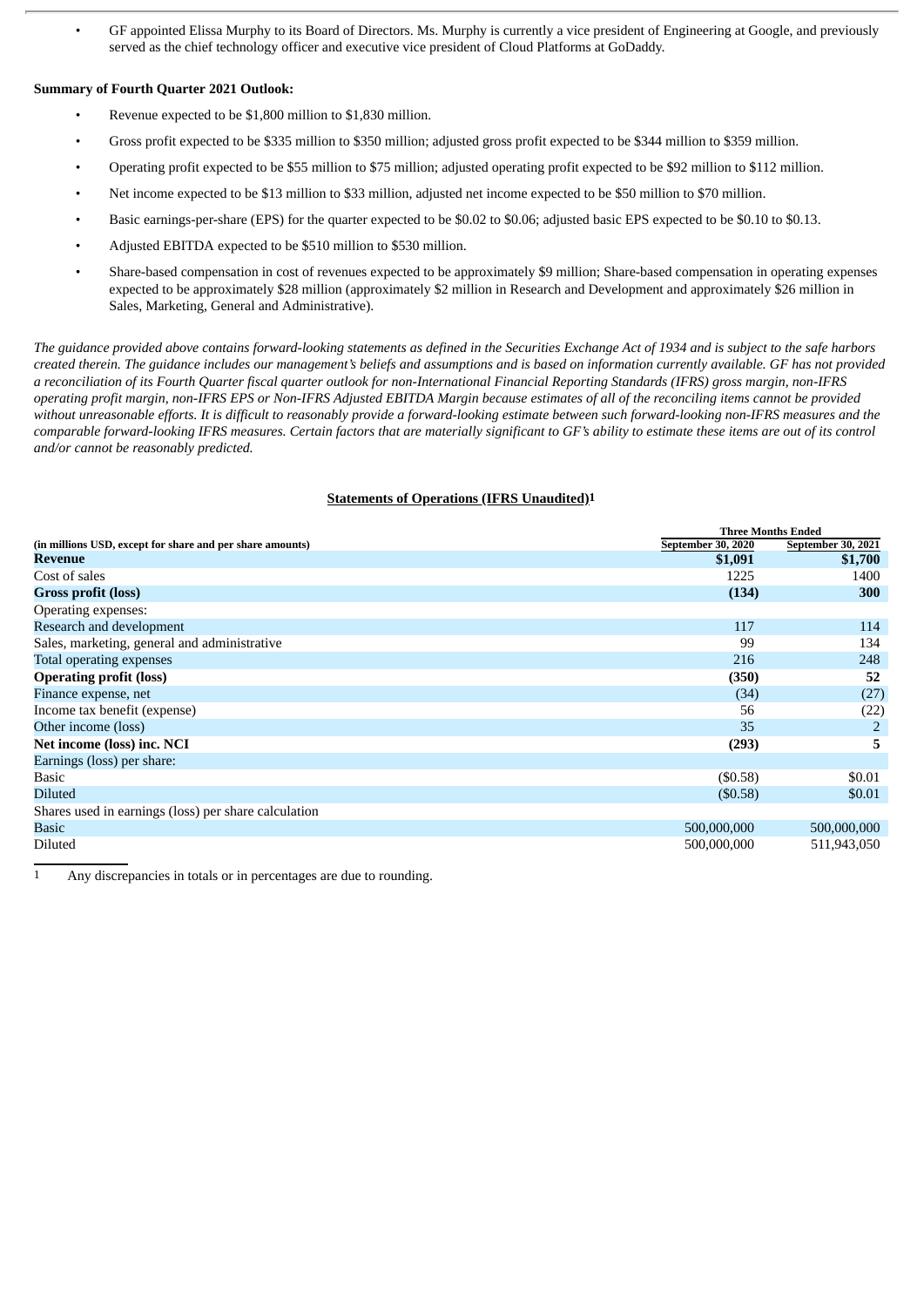#### **Statements of Financial Position (IFRS Unaudited)1**

| (in millions USD)                               | <b>December 31, 2020</b> |    | September 30, 2021 |  |
|-------------------------------------------------|--------------------------|----|--------------------|--|
| <b>Assets:</b>                                  |                          |    |                    |  |
| Cash and cash equivalents                       | \$<br>908                | \$ | 1,019              |  |
| Receivables, prepayments and other              | 1,159                    |    | 1,059              |  |
| Inventories                                     | 920                      |    | 1,078              |  |
| <b>Current assets</b>                           | 2,987                    |    | 3,156              |  |
| Deferred tax assets                             | 444                      |    | 398                |  |
| Property, plant, and equipment, net             | 8,226                    |    | 8,466              |  |
| Other assets                                    | 665                      |    | 627                |  |
| <b>Noncurrent assets</b>                        | 9,335                    |    | 9,491              |  |
| <b>Total assets</b>                             | \$<br>12,322             | \$ | 12,647             |  |
| <b>Liabilities and equity:</b>                  |                          |    |                    |  |
| Current portion of long-term debt               | \$<br>382                | \$ | 371                |  |
| Current portion of finance lease obligations    | 131                      |    | 95                 |  |
| Other current liabilities                       | 1,383                    |    | 1,958              |  |
| <b>Current liabilities</b>                      | 1,896                    |    | 2,424              |  |
| Noncurrent portion of long-term debt            | 1,956                    |    | 1,725              |  |
| Noncurrent portion of finance lease obligations | 333                      |    | 350                |  |
| Other liabilities                               | 895                      |    | 1,646              |  |
| <b>Noncurrent liabilities</b>                   | 3,184                    |    | 3,721              |  |
| Stockholders' equity:                           |                          |    |                    |  |
| Common stock/additional paid-in capital         | 11,718                   |    | 11,887             |  |
| Accumulated deficit                             | (15,219)                 |    | (15, 512)          |  |
| Loan from shareholder and other <sup>2</sup>    | 10,743                   |    | 10,127             |  |
| <b>Total liabilities and equity</b>             | \$<br>12,322             | \$ | 12,647             |  |

1 Any discrepancies in totals or in percentages are due to rounding.<br>2 On October 3, 2021. GE executed the conversion of the entire Sha

2 On October 3, 2021, GF executed the conversion of the entire Shareholder Loans balance of \$10,112,687 thousand under our loan facilities with Mubadala Investment Company PJSC into additional paid-in-capital, which did not have an impact on shares outstanding or have any dilutive effects, as no additional shares were issued.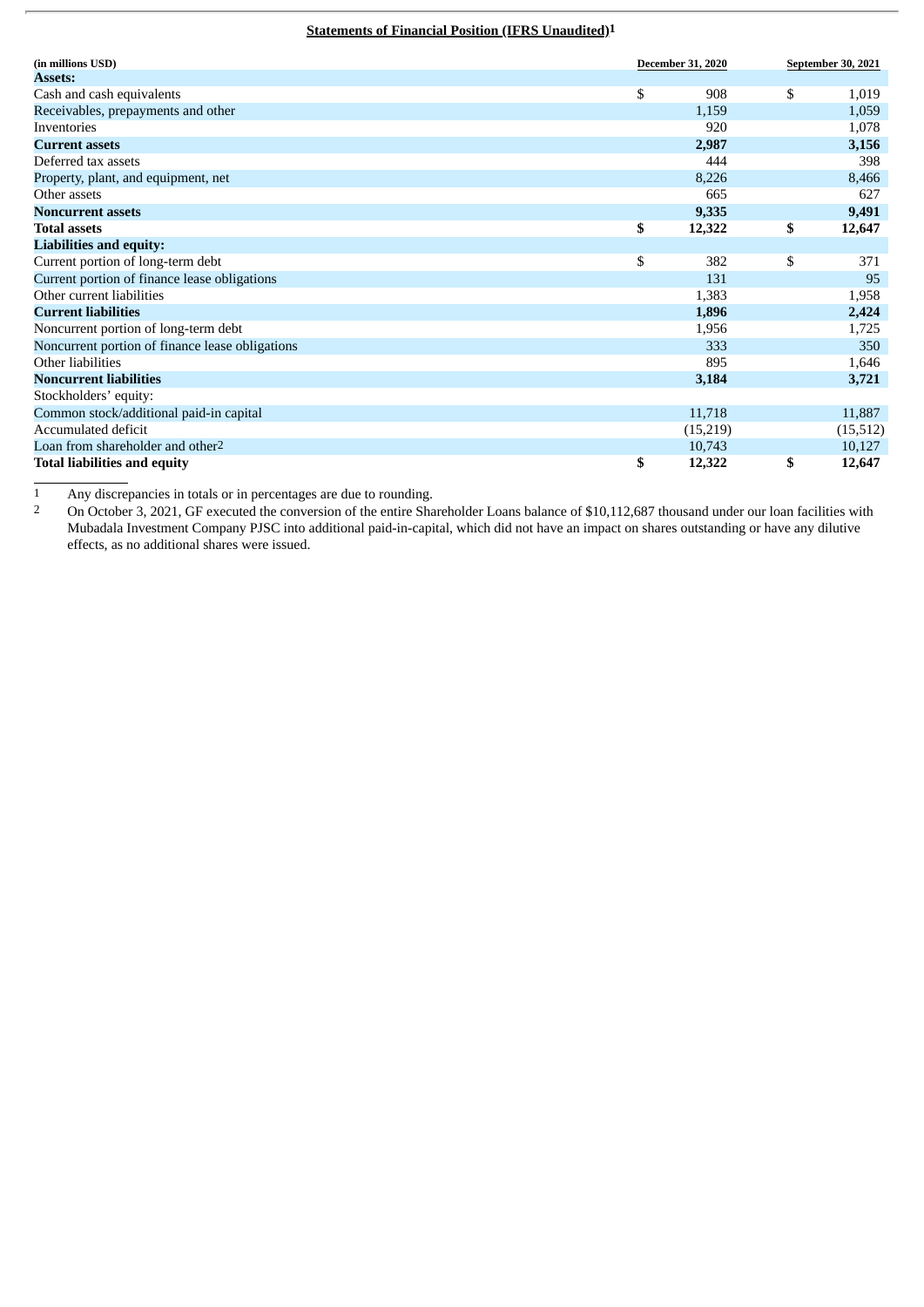# **Statements of Cash Flows (IFRS Unaudited)1**

|                                                                |                    | <b>Three Months Ended</b> |  |  |  |
|----------------------------------------------------------------|--------------------|---------------------------|--|--|--|
| (in millions USD)                                              | September 30, 2020 | September 30, 2021        |  |  |  |
| <b>Cash flows from operating activities:</b>                   |                    |                           |  |  |  |
| Net income (loss)                                              | ( \$293)           | \$5                       |  |  |  |
| Depreciation and amortization                                  | 612                | 415                       |  |  |  |
| Finance expense, net                                           | 34                 | 27                        |  |  |  |
| Deferred income taxes                                          | (53)               | 20                        |  |  |  |
| Other non-cash operating activities                            | (58)               |                           |  |  |  |
| Change in net working capital                                  | 25                 | 640                       |  |  |  |
| Net cash provided by operating activities                      | \$267              | \$1,109                   |  |  |  |
| <b>Cash flows from investing activities:</b>                   |                    |                           |  |  |  |
| Purchases of property, plant, equipment, and intangible assets | ( \$123)           | $($ \$392 $)$             |  |  |  |
| Other investing activities                                     | $\Omega$           | 30                        |  |  |  |
| Net cash used in investing activities                          | ( \$123)           | ( \$362)                  |  |  |  |
| <b>Cash flows from financing activities:</b>                   |                    |                           |  |  |  |
| Repayments of shareholder loan                                 | \$0                | $(\$442)$                 |  |  |  |
| Repayment of debt, net                                         | (315)              | (87)                      |  |  |  |
| Other financing activities                                     | 28                 |                           |  |  |  |
| Net cash used in financing activities                          | (287)              | (525)                     |  |  |  |
| Effect of exchange rate changes                                | 3                  | (8)                       |  |  |  |
| Net change in cash and cash equivalents                        | (140)              | 214                       |  |  |  |
| Cash and cash equivalents at the beginning of the period       | 1,269              | 805                       |  |  |  |
| Cash and cash equivalents at the end of the period             | \$1,129            | \$1,019                   |  |  |  |

<sup>1</sup> Any discrepancies in totals or in percentages are due to rounding.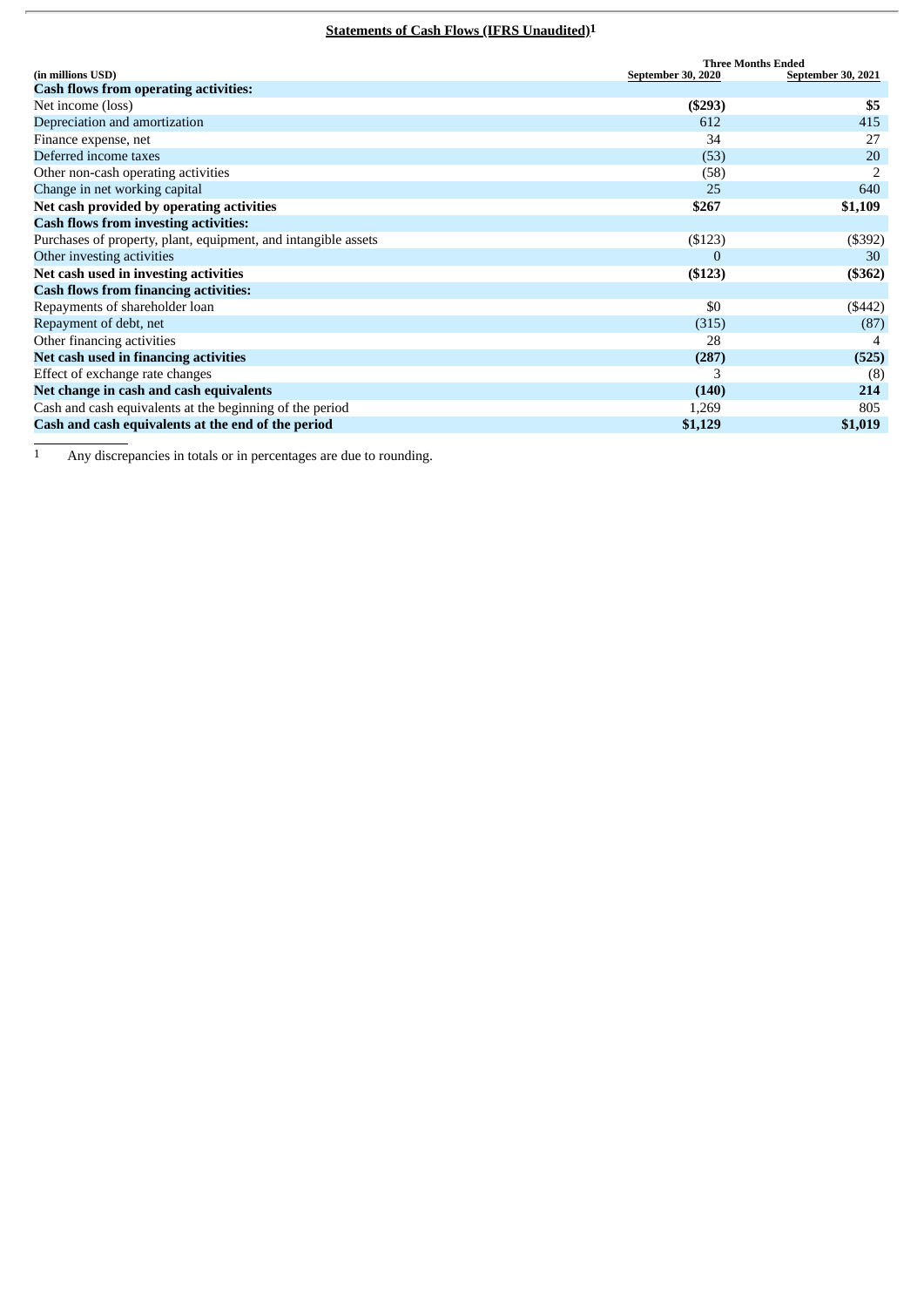# **Non-IFRS Reconciliation1**

|                                         |                    | <b>Three Months Ended</b> |                           |
|-----------------------------------------|--------------------|---------------------------|---------------------------|
| (in millions USD)                       | September 30, 2020 | June 30, 2021             | <b>September 30, 2021</b> |
| Gross profit (loss)                     | (\$134)            | \$231                     | \$300                     |
| Share based compensation                |                    | \$36                      | \$6                       |
| <b>Adjusted gross profit (loss)</b>     | (\$134)            | \$267                     | \$306                     |
| <b>Operating profit (loss)</b>          | (\$350)            | (\$103)                   | \$52                      |
| Share based compensation                |                    | \$144                     | \$29                      |
| <b>Adjusted operating profit (loss)</b> | (\$350)            | \$41                      | \$81                      |
| <b>Net income (loss)</b>                | (\$293)            | (\$174)                   | \$5                       |
| Share based compensation                |                    | \$144                     | \$29                      |
| <b>Adjusted net income (loss)</b>       | (\$293)            | ( \$30)                   | \$34                      |
| <b>Earnings per share (EPS)</b>         | (\$0.58)           | (\$0.35)                  | \$0.01                    |
| Share based compensation                |                    | \$0.29                    | \$0.06                    |
| Adjusted earnings (loss) per share      | (\$0.58)           | (\$0.06)                  | \$0.07                    |

## **Reconciliation of Net Income (Loss) to Adjusted EBITDA1**

|                                                                            |                    | <b>Three Months Ended</b> |                           |
|----------------------------------------------------------------------------|--------------------|---------------------------|---------------------------|
| (in millions USD)                                                          | September 30, 2020 | June 30, 2021             | <b>September 30, 2021</b> |
| Net income (loss) for the period                                           | (\$293)            | ( \$174)                  | \$5                       |
| Adjustments:                                                               |                    |                           |                           |
| Depreciation and amortization                                              | 612                | 408                       | 415                       |
| Finance expense                                                            | 34                 | 29                        | 28                        |
| Income tax expense (benefit)                                               | (56)               | 20                        | 22                        |
| Share based compensation                                                   |                    | 144                       | 29                        |
| Restructuring and corporate severance programs                             |                    |                           |                           |
| (Gains) Losses on transactions, legal settlements and transaction expenses | (24)               | 34                        |                           |
| <b>Adjusted EBITDA</b>                                                     | \$275              | \$466                     | \$505                     |

<sup>1</sup> Any discrepancies in totals or in percentages are due to rounding.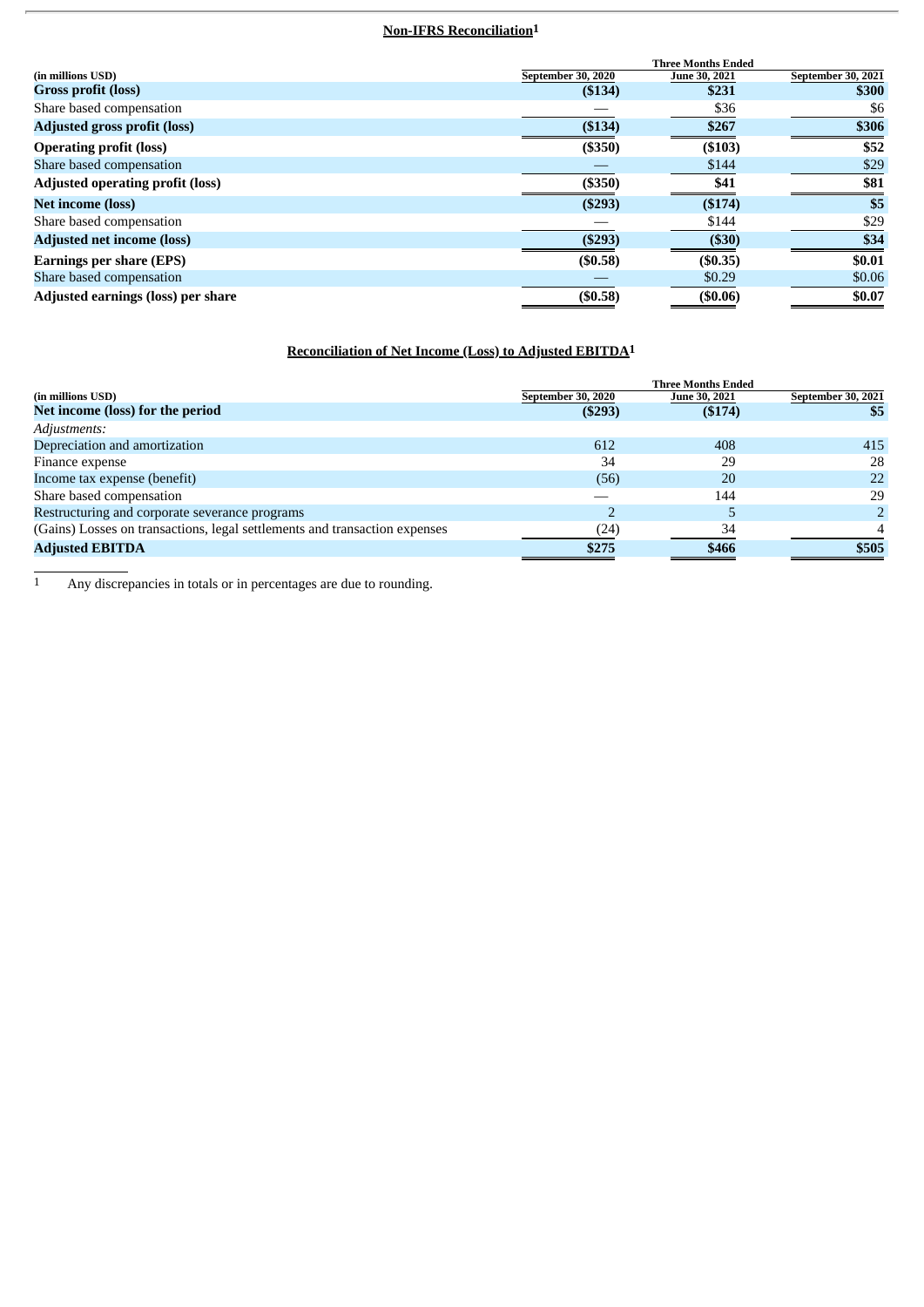#### **Adjusted Financial Measures**

In addition to the financial information presented in accordance with IFRS, this press release includes the following non-IFRS metrics: adjusted gross profit, adjusted EBITDA, adjusted operating profit, adjusted net income (loss) and adjusted EPS. We define adjusted gross profit (loss) as gross profit (loss) adjusted for share-based compensation expense. We define adjusted EBITDA as net income (loss), excluding the impact of interest expense, tax expense, depreciation, amortization adjusted for share-based compensation expense, transaction gains and associated expenses, restructuring charges and litigation settlements. We define adjusted operating profit (loss) as profit (loss) from operations adjusted for share-based compensation expense. We define adjusted net income (loss) as net income (loss) adjusted for share-based compensation expense. We define adjusted EPS as adjusted net income (loss) divided by the weighted average number of ordinary shares outstanding.

We believe that in addition to our results determined in accordance with IFRS, these non-IFRS measures are useful in evaluating our business and the underlying trends that are affecting our performance. These non-IFRS financial measures provide supplemental information regarding our operating performance that excludes certain gains, losses and non-cash charges that occur relatively infrequently and/or that we consider to be unrelated to our core operations. These non-IFRS measures are used by both our management and our board of directors, together with the comparable IFRS information, in evaluating our current performance and planning future business activities.

We believe that these non-IFRS measures, when used in conjunction with our IFRS financial information, also allow investors and users of our financial statements to better evaluate our financial performance in comparison to other periods and to other companies in our industry. However, non-IFRS financial information is presented for supplemental informational purposes only and should not be considered in isolation or as a substitute for financial information presented in accordance with IFRS. Our presentation of non-IFRS measures should not be construed as an inference that our future results will be unaffected by unusual or nonrecurring items. Other companies in our industry may calculate these measures differently, which may limit their usefulness as a comparative measure.

#### **Conference Call and Webcast Information**

GF will host a conference call with the financial community on Tuesday, November 30, 2021 at 4:30 p.m. U.S. Eastern Standard Time (EST) to review the Third Quarter 2021 results in detail. Interested parties may join the scheduled conference call by dialing the following numbers:

| Within the U.S.:      | 1-877-788-0411 |
|-----------------------|----------------|
| Outside the U.S.:     | 1-615-489-8522 |
| Participant Passcode: | 5743266        |

The call will be webcast and can be accessed from the GF Investor Relations website https://investors.gf.com. A replay of the call will be available on the GF Investor Relations website within 24 hours of the actual call.

#### **About Globalfoundries**

GlobalFoundries<sup>®</sup> (GF®) is one of the world's leading semiconductor manufacturers. GF is redefining innovation and semiconductor manufacturing by developing and delivering feature-rich process technology solutions that provide leadership performance in pervasive high growth markets. GF offers a unique mix of design, development and fabrication services. With a talented and diverse workforce and an at-scale manufacturing footprint spanning the U.S., Europe and Asia, GF is a trusted technology source to its worldwide customers. For more information, visit www.gf.com.

#### **Forward-looking Statements**

This press release includes express and implied "forward-looking statements," including but not limited to, statements regarding our financial outlook, future guidance, product development, business strategy and plans, and market trends, opportunities and positioning. Forward-looking statements are based on our management's beliefs and assumptions and on information currently available to our management. These forward-looking statements are based on current expectations, estimates, forecasts and projections. Words such as "expect," "anticipate," "should," "believe," "hope," "target," "project," "goals," "estimate," "potential," "predict," "may," "will," "might," "could," "intend," "shall" and variations of these terms and similar expressions are intended to identify these forward-looking statements, although not all forward-looking statements contain these identifying words. Forward-looking statements are subject to a number of risks and uncertainties, many of which involve factors or circumstances that are beyond our control. For example, our business could be impacted by the COVID-19 pandemic and actions taken in response to it; the market for our products may develop more slowly than expected or than it has in the past; our operating results may fluctuate more than expected; there may be significant fluctuations in our results of operations and cash flows related to our revenue recognition or otherwise; a network or data security incident that allows unauthorized access to our network or data or